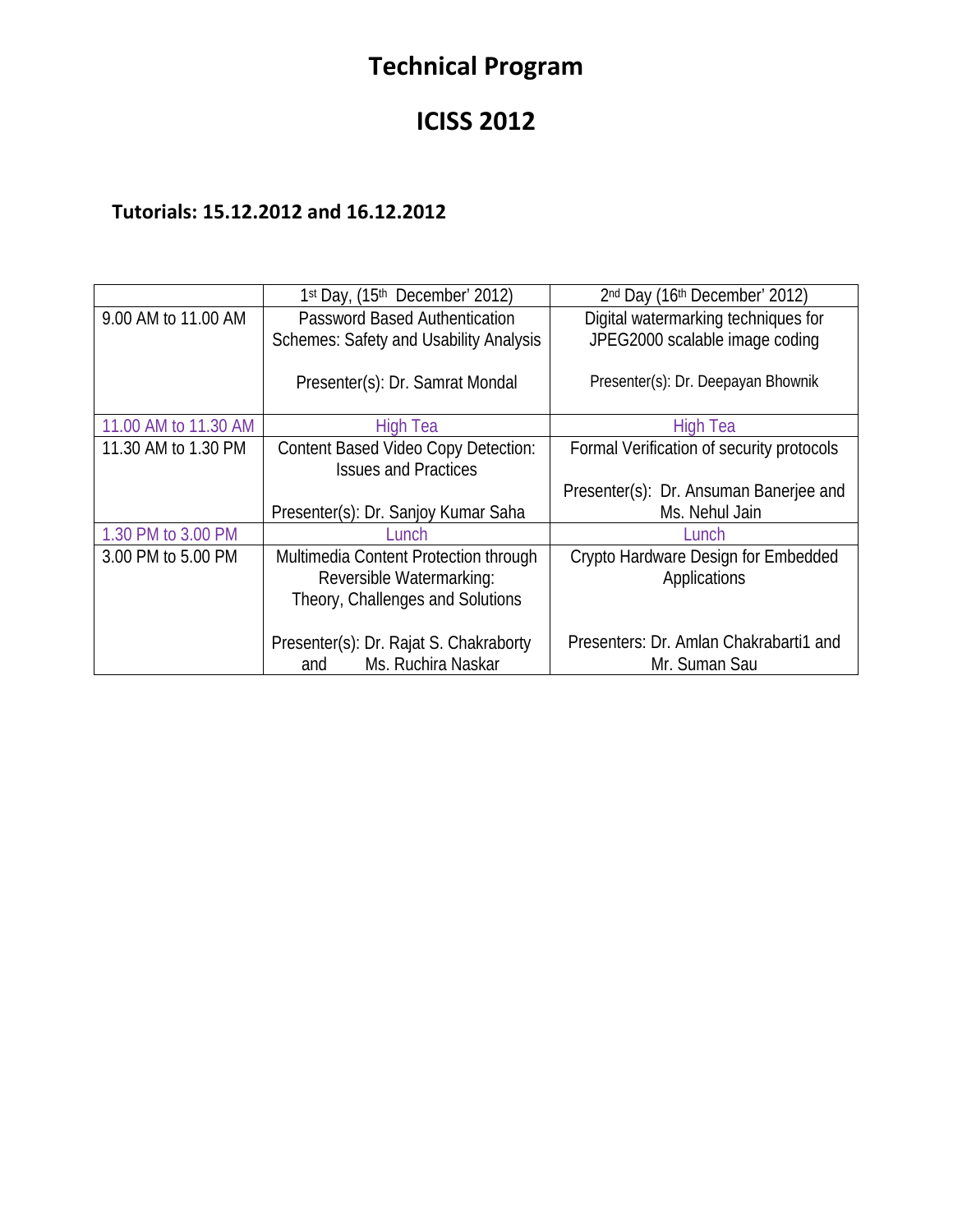## **17.12.2012**

| 09:00                                                                        | Registration                                 |  |
|------------------------------------------------------------------------------|----------------------------------------------|--|
| 09:30                                                                        | Inauguration                                 |  |
| 10:15                                                                        | <b>High Tea</b>                              |  |
| 11:00                                                                        | <b>Invited Talk I:</b>                       |  |
| Fighting Malicious Software: Christopher Kruegel                             |                                              |  |
|                                                                              | 12:00 Technical Session I: Software Security |  |
| VulnerableMe: Measuring Systemic Weaknesses in Mobile Browser Security       |                                              |  |
| Chaitrali Amrutkar, Kapil Singh, Arunabh Verma and Patrick Traynor           |                                              |  |
| Security Assessment of Node.js Platform                                      |                                              |  |
| Andres Ojamaa and Karl Duuna                                                 |                                              |  |
| 13:00                                                                        | Lunch                                        |  |
| 14:30                                                                        | <b>Invited Talk II:</b>                      |  |
| Foundations of Dynamic Access Control: Prasad Naldurg                        |                                              |  |
| 15:30 Tea                                                                    |                                              |  |
| 16:00                                                                        | <b>Technical Session II: Access Control</b>  |  |
| <b>Risk-Aware RBAC Sessions</b>                                              |                                              |  |
| Khalid Bijon, Ram Krishnan and Ravi Sandhu                                   |                                              |  |
| A Cognitive Trust Model for Access Control Framework in MANET                |                                              |  |
| Soumya Maity and Soumya Ghosh                                                |                                              |  |
| Trust-OrBAC: A Trust Access Control Model in Multi-Organization Environments |                                              |  |
| Khalifa Toumi, Cesar Andres and Ana Cavalli                                  |                                              |  |
|                                                                              | 17:30 Student's Forum Discussion             |  |

### **18.12.2012**

**10:00 Invited Talk III:** 

On Policies and Intents: **Matthew Bolton, Celeste Wallace and Lenore Zuck**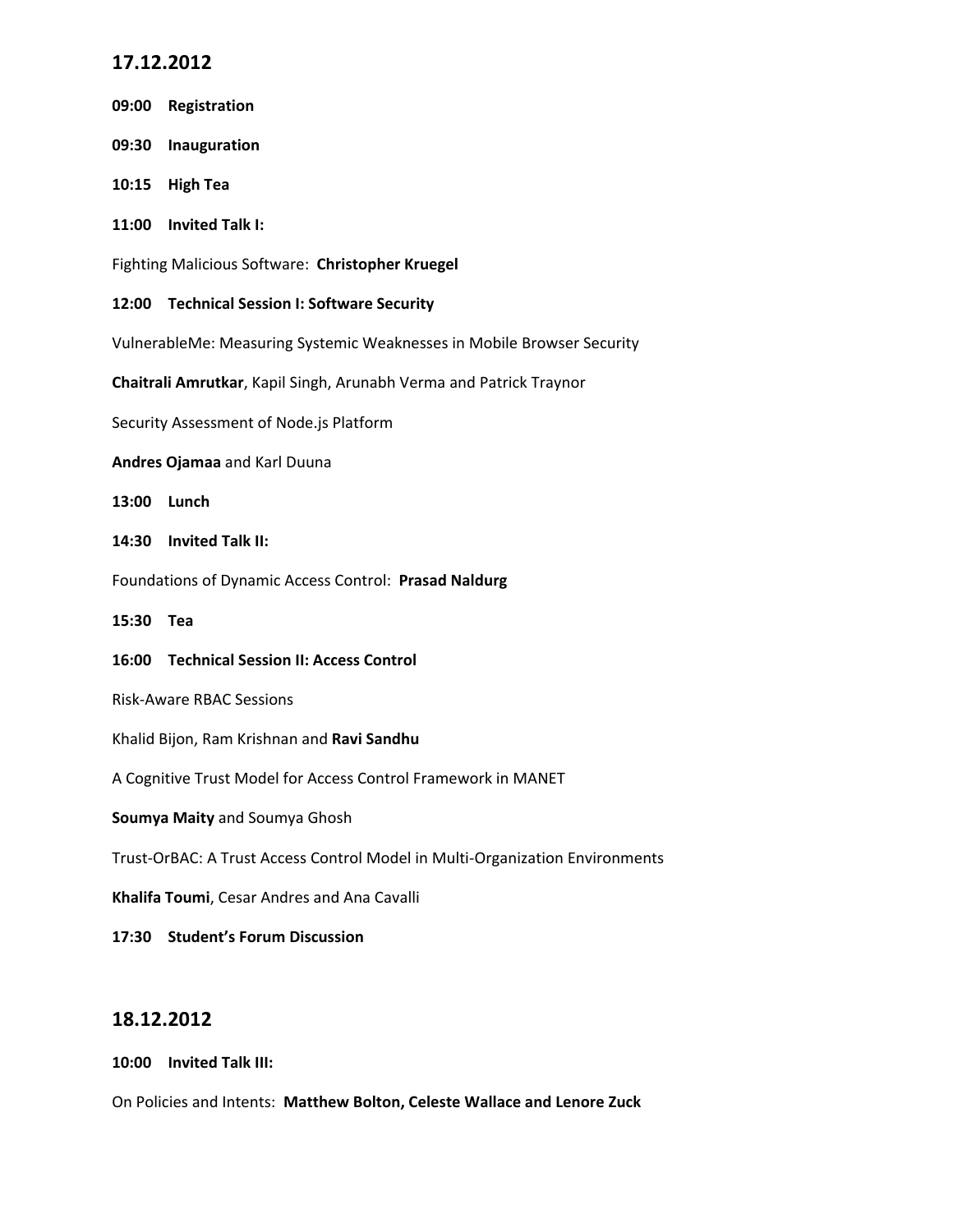#### **11:00 Tea**

**11:30 Technical Session III: Covert Communications** ProtoLeaks: A Reliable and Protocol‐Independent Network Covert Channel Arne Swinnen, **Raoul Strackx**, Pieter Philippaerts and Frank Piessens Keyless Steganography in Spatial Domain using Energetic Pixels Goutam Paul, Ian Davidson, **Imon Mukherjee** and S. S. Ravi Fuzzy Inference Rule based Reversible Watermarking for Digital Images **Ruchira Naskar** and Rajat Subhra Chakraborty **13:00 Lunch 14:30 Technical Session IV: Network Security I** Secure Trust Metadata Management For Mobile Ad‐Hoc Networks **Vivek Natarajan**, Yi Yang and Sencun Zhu Defence against Wormhole Attacks in Wireless Mesh Networks Rakesh Matam and **Somanath Tripathy** A Novel Key update Protocol in Mobile Sensor Networks **Sarita Agrawal**, Rodrigo Roman, Manik Lal Das, Anish Mathuria and Javier Lopez Autonomous Certi\_cation with List‐based Revocation for Secure V2V Communication Anup Kumar Bhattacharya, **Abhijit Das**, Dipanwita Roy Chowdhury, Arvind Iyer and Debojyoti

#### **19.12.2012**

Bhattacharya

#### **10:00 Technical Session V: Database and Distributed Systems Security**

Mitigating Insider Threat on Database Integrity

Weihan Li, **Brajendra Panda** and Qussai Yaseen

Coercion Resistant MIX for Electronic Auction

**Jaydeep Howlader**, Jayanta Kar and Ashis Kumar Mal

Verification of Money Atomicity in Digital Cash Based Payment System

**Girish Chandra** and Divakar Yadav